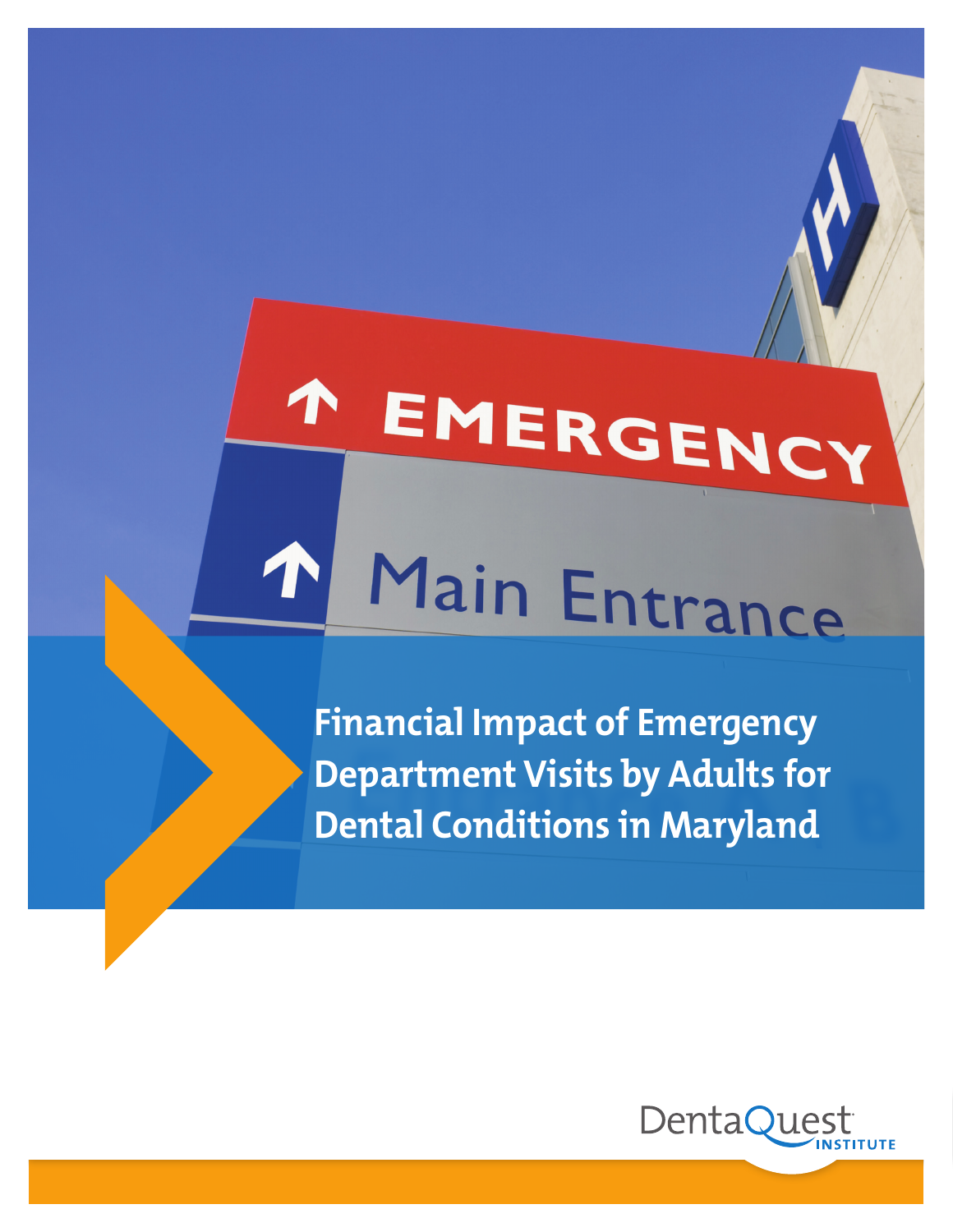#### **Background**

Access to dental care remains challenging for many children and adults. Lack of preventive care services often results in chronic dental conditions, which can lead to dental pain and infection. Hospital Emergency Departments (ED) are usually not equipped to provide appropriate treatment for chronic dental conditions. Costs in the ED are very high and the dental care provided is limited in scope and usually palliative. Lack of access to definitive care following an ED dental visit usually leads to many patients returning. When left untreated chronic dental conditions can become life-threatening and some patient presenting to the ED must be admitted. The national impact of ED utilization for dental needs is estimated to be \$1.8 billion and in 2014, for the first time, Medicaid paid the largest proportion of these costs (41%).<sup>1</sup> In Maryland in Fiscal Year (FY) 2016, there were **42,327** ED visits for chronic dental conditions among adults with an average charge of \$537 and a total charge of \$22.7 million.

692,229 adult Maryland residents were eligible for enrollment in Medicaid in FY2016, a 29% increase from FY2013. Currently, Maryland only offers emergency dental services for non-pregnant, non-disabled adults (ages 21 and over) enrolled in Medicaid. These services include prescriptions for pain relief and infection control under previously defined emergency situations.<sup>2</sup> In addition, 6 of the 7 Healthchoice Managed Care Organizations (MCOs) in Maryland voluntarily offer limited dental benefits with low fixed annual caps or high coinsurance costs to non-pregnant, non-disabled Medicaid enrolled adults that are not reimbursed by the state. However, as these benefits are voluntary, MCOs may opt to drop coverage or change provisions from year to year. 3 In 2016, MCOs spent \$14.5 million on unreimbursed dental benefits to non-pregnant, non-disabled adults.<sup>2</sup>

<sup>1</sup> ADA Health Policy Institute (2015). Emergency Department Visits for Dental Conditions – A Snapshot. Retrieved from http://www.ada.org/~/ media/ADA/Science%20and%20Research/HPI/Files/HPIgraphic\_0617\_3.pdf?la=en

<sup>2</sup> Maryland Department of Legislative Services. (2017). Analysis of the FY 2018 Maryland Executive Budget, 2017: MedicalCare Programs Administration. Pg. 82. Retrieved from http://mgaleg.maryland.gov/pubs/budgetfiscal/2018fy-budget-docs-operating-M00Q01-DHMH-Medical-Care-Programs-Administration.pdf

<sup>3</sup> Betley, C., Idala, D., James, P., Mueller, C., Smirnow, A., & Tan, B. (2016). Adult Dental Coverage in Maryland Medicaid. The Hilltop Institute. Retrieved from http://www.hilltopinstitute.org/publications/AdultDentalCoverageInMarylandMedicaid-Feb2016.pdf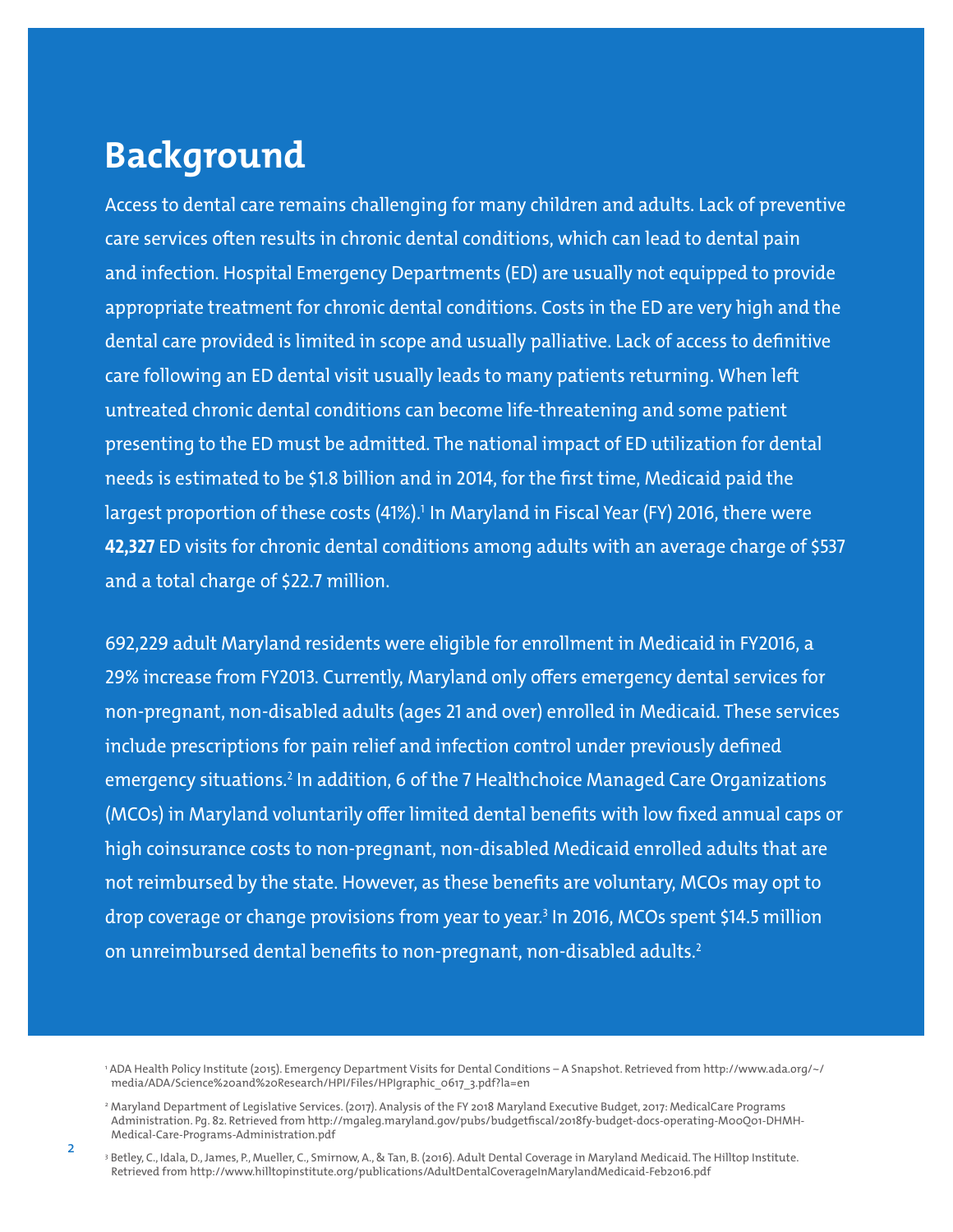## **Financial Impact on all Payers**

In Maryland many patients visit the ED for treatment of chronic dental conditions every year. This use results in substantial cost to taxpayers, hospitals, Managed Care Organizations (MCOs), Medicaid, and the patients themselves. In total, there were **42,327** ED visits for chronic dental conditions among adults in Maryland in FY2016 with an average charge of \$537 and a total charge of **\$22.7 million** *(Exhibit 1)*. ED visits for chronic dental conditions accounted for **2.7%** of all ED visits by adults. Cost for these visits accounted for **1.7%** of the total \$1.36 billion charged for all ED visits in FY2016.

The distribution between all payers for ED visits for chronic dental conditions by adult residents of Maryland in Fiscal Year (FY) 2016 is as follows *(Exhibit 2)*:

- Medicaid paid for **53%** of ED visits for chronic dental conditions with an average charge of \$446 and a total charge of nearly **\$10 million**.
- The uninsured paid for **18%** of ED visits with an average charge of \$380 and a total charge of **\$2.85 million**.



*Exhibit 2: Distribution of Payers of ED Visits for Chronic Dental* 

- Commercial insurance paid for **18%** of ED visits for chronic dental conditions with an average charge of \$770 and a total charge of **\$5.7 million**.
- Medicare paid for **11%** of ED visits for chronic dental conditions with an average charge of \$844 and a total charge of **\$3.8 million**.
- Other types of insurance, such as Workmen's Compensation or Title V Maternal & Child Health, paid for 2% of ED visits for chronic dental conditions with an average charge of \$723 and a total charge of \$469,000.

|                                              |                |                                     | 2016              |                      | Average (FY2013 - 2016) |                                     |                                            |                                              |  |  |
|----------------------------------------------|----------------|-------------------------------------|-------------------|----------------------|-------------------------|-------------------------------------|--------------------------------------------|----------------------------------------------|--|--|
|                                              | # of<br>Visits | Rate Per<br>10,000 of<br>Population | Average<br>Charge | <b>Total Charges</b> | # of<br>Visits          | Rate Per<br>10,000 of<br>Population | Inflation<br>Adjusted<br>Average<br>Charge | Inflation<br>Adjusted<br><b>Total Charge</b> |  |  |
| ED Visits for Chronic Dental                 |                |                                     |                   |                      |                         |                                     |                                            |                                              |  |  |
| Single Visit in Year                         | 32,909         | 72.91                               | \$465             | \$18,780,742         | 37,993                  | 84.92                               | \$472                                      | \$20,771,689                                 |  |  |
| Repeat Visit                                 | 9,418          | 20.87                               | \$394             | \$3,919,258          | 11,048                  | 24.69                               | \$372                                      | \$4,112,811                                  |  |  |
| <b>Total ED Visits</b><br>for Chronic Dental | 42,327         | 93.78                               | \$446             | \$22,700,000         | 49,041                  | 109.61                              | \$509                                      | \$24,884,500                                 |  |  |
| Inpatient Admissions for<br>Chronic Dental   | 395            | 0.88                                | \$9,912           | \$3,680,277          | 546                     | 1.22                                | \$9,274                                    | \$4,664,588                                  |  |  |
| <b>Total Visits</b><br>for Chronic Dental    | 42,722         | 94.66                               | \$590             | \$26,380,277         | 49,588                  | 110.84                              | \$552                                      | \$29,549,088                                 |  |  |

*Exhibit 1: Hospital Visits for Chronic Dental Conditions among Adults in Maryland, Fiscal Years 2013-2016.*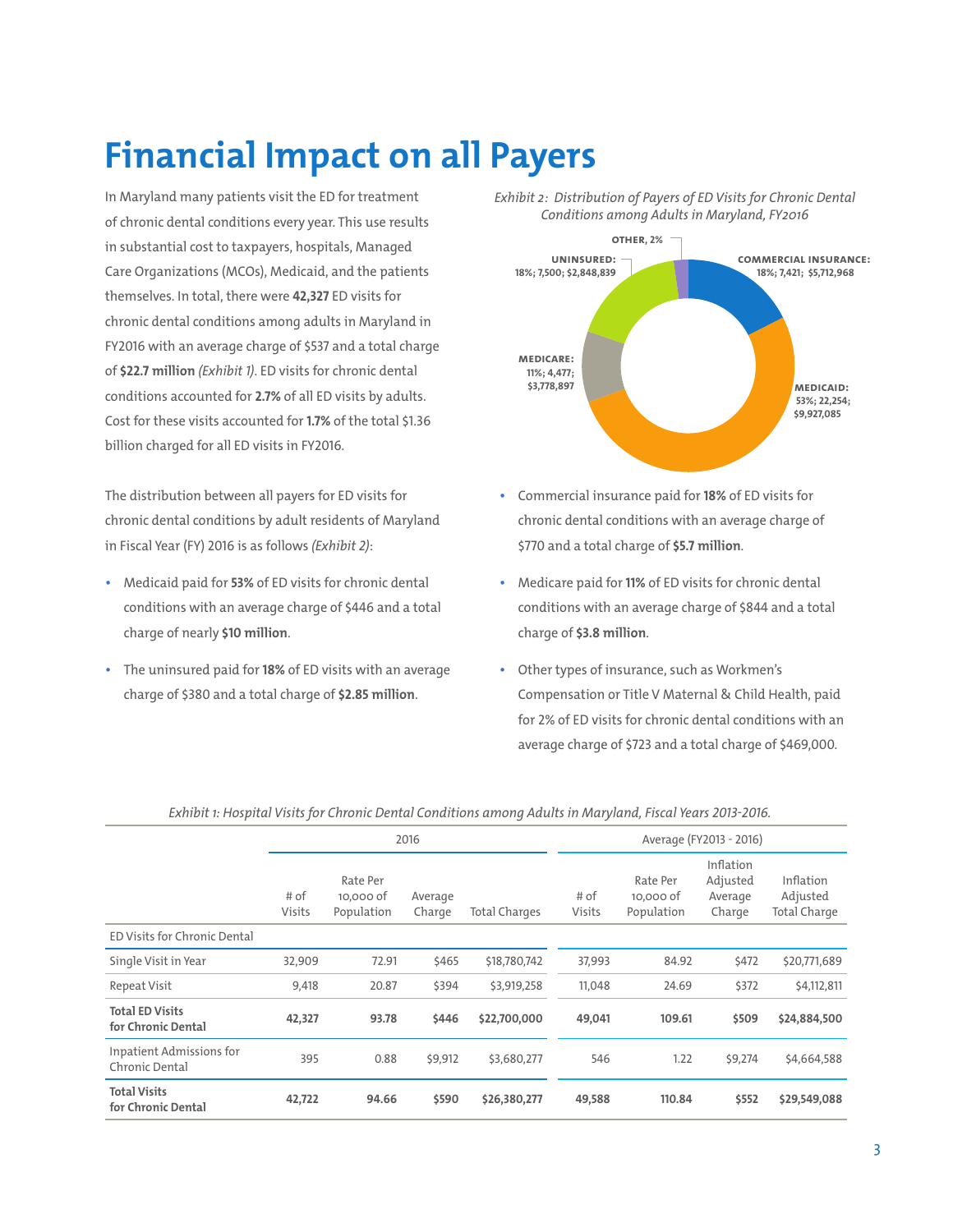### **Financial Impact on Medicaid**

Summary of financial impact on Medicaid, for adult enrollees who received treatment of chronic dental conditions in the hospital in FY2016 (*Exhibit 3*):

- **22,254** adults visited the hospital ED for dental with an average charge of \$446 and total charge of nearly **\$10 million**.
- **25**% of them returned to the ED within a year with similar dental complaint, but the majority return within 15 days. They have an average charge of \$394 and total charge of **\$2.34 million**. This is much higher than reported readmission rates for Medicaid enrolled patients for all other conditions.4
- 145 adults who visited the ED for dental needs required hospitalization. These admissions are costly, with an average charge of \$9,900 per visit and total of **\$1.44 million.**

Taken together, **22,399** Medicaid enrollees visited the ED for a chronic dental condition in FY2016, with a total charge of **\$11,364,349**.

|                                              | 2016           |                                                     |                                                    |                   |                  | Average (FY2013 - 2016) |                                                              |                                                    |                                            |                                       |  |  |
|----------------------------------------------|----------------|-----------------------------------------------------|----------------------------------------------------|-------------------|------------------|-------------------------|--------------------------------------------------------------|----------------------------------------------------|--------------------------------------------|---------------------------------------|--|--|
|                                              | # of<br>Visits | % of<br>Total<br>Visits<br>among<br>Adults<br>in MD | Rate Per<br>10,000<br>Medicaid<br>Eligible<br>Pop. | Average<br>Charge | Total<br>Charges | # of<br><b>Visits</b>   | $%$ of<br>Total<br><b>Visits</b><br>among<br>Adults<br>in MD | Rate Per<br>10.000<br>Medicaid<br>Eligible<br>Pop. | Inflation<br>Adjusted<br>Average<br>Charge | Inflation<br>Adjusted<br>Total Charge |  |  |
| ED Visits for Chronic Dental                 |                |                                                     |                                                    |                   |                  |                         |                                                              |                                                    |                                            |                                       |  |  |
| Single Visit in Year                         | 16,308         | 50%                                                 | 235.59                                             | \$465             | \$7,582,980      | 17,727                  | 47%                                                          | 283.04                                             | \$493                                      | \$7,785,005                           |  |  |
| Repeat Visit                                 | 5,946          | 63%                                                 | 85.90                                              | \$394             | \$2,344,105      | 6,655                   | 60%                                                          | 106.26                                             | \$347                                      | \$2,308,366                           |  |  |
| <b>Total ED Visits</b><br>for Chronic Dental | 22,254         | 53%                                                 | 321.48                                             | \$446             | \$9,927,085      | 24,383                  | 50%                                                          | 389.31                                             | \$414                                      | \$10,093,371                          |  |  |
| Inpatient Admissions for<br>Chronic Dental   | 145            | 37%                                                 | 2.09                                               | \$9,912           | \$1,437,264      | 151                     | 28%                                                          | 2.41                                               | \$9,274                                    | \$1,397,921                           |  |  |
| <b>Total Visits</b><br>for Chronic Dental    | 22,399         | 46%                                                 | 323.58                                             | \$590             | \$11,364,349     | 24,533                  | 44%                                                          | 391.71                                             | \$552                                      | \$11,491,292                          |  |  |

*Exhibit 3: Hospital Visits for Chronic Dental Conditions among Adult Medicaid Enrollees in Maryland, Fiscal Years 2013-2016.*

4 <sup>4</sup> Maryland Department of Legislative Services. (2017). Analysis of the FY 2018 Maryland Executive Budget, 2017: Medical Care Programs Administration. Pg. 48. Retrieved from http://mgaleg.maryland.gov/pubs/budgetfiscal/2018fy-budget-docs-operating-M00Q01-DHMH-Medical-Care-Programs-Administration.pdf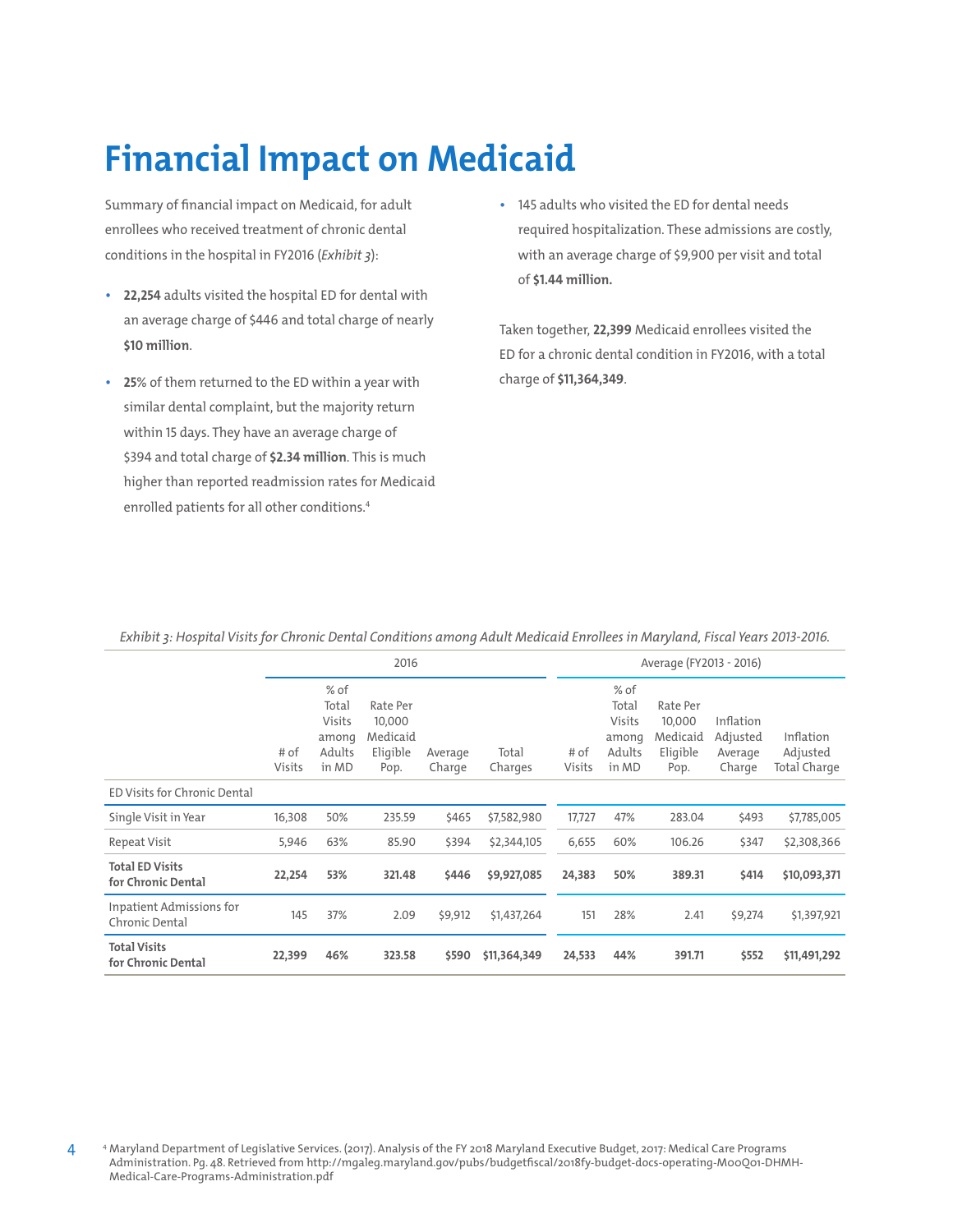### **Trends in Emergency Department Visits**

On average, between FY2013 and FY2016 (*Exhibit 4*):

- 24,553 adult Medicaid enrollees visited a Maryland hospital ED for a chronic dental condition.
- Inflation adjusted total charges for these ED visits for chronic dental needs average **\$11.5 million** dollars.
- The number and the charges associated with those hospital dental visits increased every fiscal year from 2013 to 2015, with a slight reduction in 2016.
	- Rates of ED visits per 10,000 of the Medicaid eligible population decline over time, as the rate of increase in the number of ED visits for chronic dental conditions is lower than the rate of increase in Medicaid enrollment. This is consistent with other reports that show declining rates of ED visits for any condition over the expansion period among Medicaid enrollees.<sup>5</sup>

#### **Disproportional Burden on Medicaid**

Adult Medicaid enrollees are more likely to visit the hospital for the treatment of chronic dental conditions than other adults in Maryland. For example, in FY2016 (*Exhibit 3)*:

- Medicaid eligible adults are only 15.3% of the total adult population in Maryland.
	- However, Medicaid enrolled adults account for **53%** of the 42,327 total Emergency Department dental visits among all adult Maryland residents.
	- And **44%** of the **\$22.7 million** charged for ED dental visits
	- Rates of visits per 10,000 of the Medicaid eligible adult population are more than 3 times higher than rates of visits per 10,000 of the total adult population.
- Medicaid enrolled adults make up 63% of all patients who were readmitted to the ED for a chronic dental condition in FY2016.
	- This may be evidence that a lack of routine dental care in this population is associated with more frequent return visits to the ED for palliative dental care.

<sup>5</sup> 5 Maryland Department of Legislative Services. (2017). Analysis of the FY 2018 Maryland Executive Budget, 2017: MedicalCare Programs Administration. Pg. 50. Retrieved from http://mgaleg.maryland.gov/pubs/budgetfiscal/2018fy-budget-docs-operating-M00Q01-DHMH-Medical-Care-Programs-Administration.pdf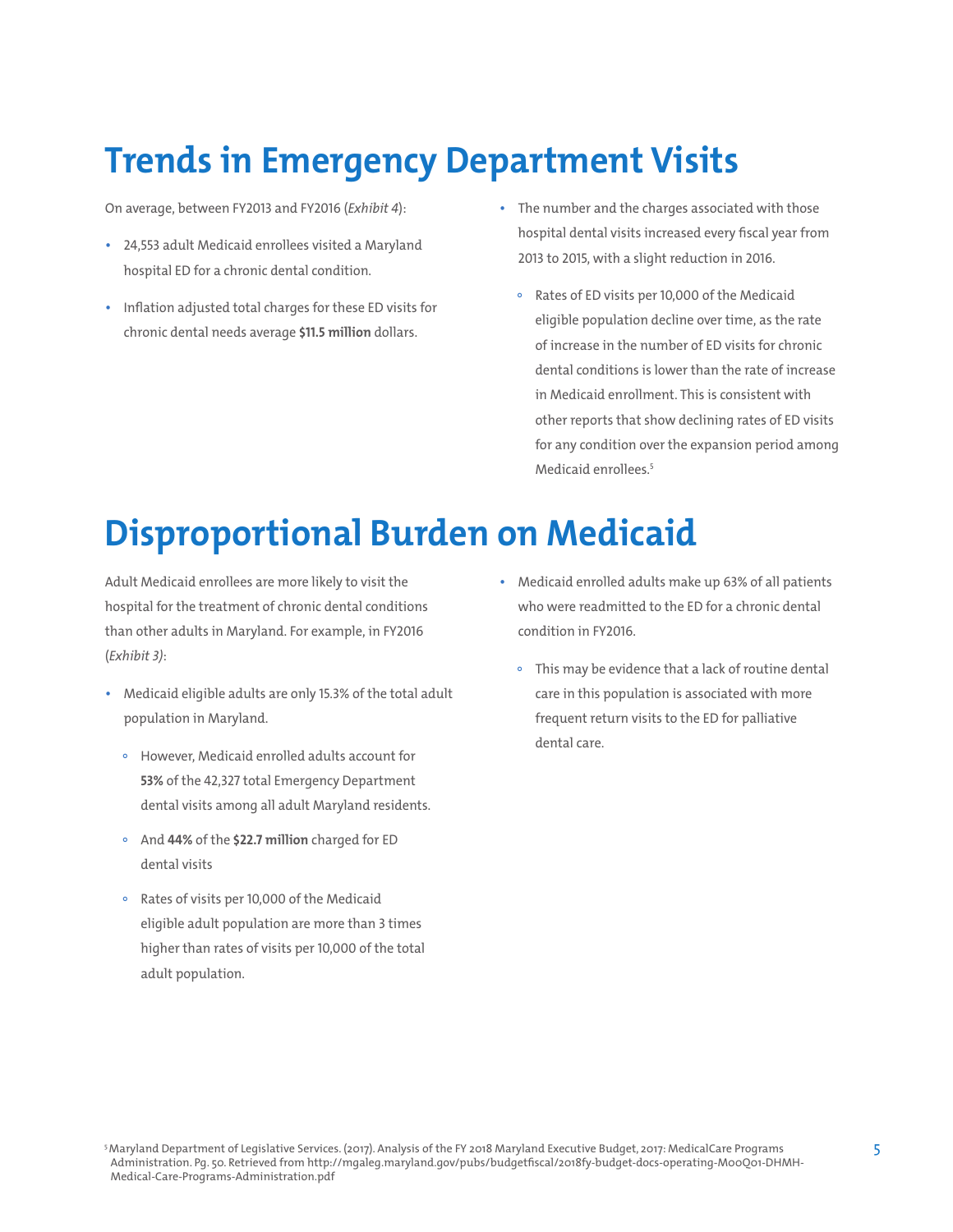#### **Who are the patients?**

There are significant demographic differences among adult Medicaid enrollees visiting the hospital for chronic dental conditions in Maryland, reflecting the demographic differences in total Medicaid enrollment. In FY2016 (*Exhibit 4*):

- **62%** of adult Medicaid enrollees who visited the ED for a chronic dental condition were female.
- **61%** of adult Medicaid enrollees who visited the hospital for a chronic dental condition were between the ages of **20 and 34**, with the majority of the remainder between 35 and 64.
- **57%** of adult Medicaid enrollees who visited the hospital for a chronic dental condition were Black, **38%** were white, and the remainder being either Hispanic origin or of another race.
- Baltimore City and the rural counties of eastern shore Maryland have the highest rates of ED visits for chronic dental conditions *(Exhibit 5)*.

| Exhibit 4: Emergency Department Visits for Chronic Dental Conditions among Adults in Maryland in FY2016, |
|----------------------------------------------------------------------------------------------------------|
| by Payer, Sex,Age, and Race.                                                                             |

|                      |        | All Payers |                                      | Medicaid            |                          |                                      |                                              |                          |
|----------------------|--------|------------|--------------------------------------|---------------------|--------------------------|--------------------------------------|----------------------------------------------|--------------------------|
|                      | Count  | $\%$       | Rate Per<br>10,000 of<br>Population  | <b>Total Charge</b> | # of<br>Visits           | $\%$                                 | Rate Per<br>10,000<br>Medicaid<br>Population | <b>Total Charge</b>      |
| Payer                |        |            |                                      |                     |                          |                                      |                                              |                          |
| Medicaid             | 22,254 | 53%        | $- -$                                | \$9,927,085         | $\overline{\phantom{a}}$ | $\overline{\phantom{a}}$             | $\overline{\phantom{a}}$                     | $\overline{\phantom{m}}$ |
| Uninsured            | 7,500  | 18%        | $\overline{\phantom{m}}$             | \$2,848,839         | $\overline{\phantom{m}}$ | $\hspace{0.05cm}  \hspace{0.05cm} -$ | $\overline{\phantom{m}}$                     | $\overline{\phantom{a}}$ |
| Commercial Insurance | 7,421  | 18%        | $\hspace{0.05cm}  \hspace{0.05cm} -$ | \$5,712,968         | $\overline{\phantom{m}}$ | $\hspace{0.05cm}  \hspace{0.05cm} -$ | $\overline{\phantom{a}}$                     | $-$                      |
| Medicare             | 4,477  | 11%        | $\overline{\phantom{m}}$             | \$3,778,897         | $\overline{\phantom{m}}$ | $\overline{\phantom{m}}$             | $\overline{\phantom{a}}$                     | $-\,-$                   |
| Other                | 649    | 2%         | $\overline{\phantom{m}}$             | \$469,370           | $-\,-$                   | $\overline{\phantom{m}}$             | $\overline{\phantom{a}}$                     | $\overline{\phantom{a}}$ |
| Sex                  |        |            |                                      |                     |                          |                                      |                                              |                          |
| Male                 | 19,010 | 45%        | 88.5                                 | \$10,300,000        | 8,479                    | 38%                                  | 314.3                                        | \$3,956,507              |
| Female               | 23,316 | 55%        | 98.6                                 | \$12,500,000        | 13,774                   | 62%                                  | 325.9                                        | \$5,969,286              |
| Age                  |        |            |                                      |                     |                          |                                      |                                              |                          |
| $20 - 24$            | 5,871  | 14%        | 149.6                                | \$2,924,479         | 3,384                    | 15%                                  | ă.                                           | \$1,504,267              |
| $25 - 34$            | 16,738 | 40%        | 200.6                                | \$7,153,468         | 10,131                   | 46%                                  | $\overline{\phantom{a}}$                     | \$4,113,081              |
| $35 - 44$            | 8,383  | 20%        | 110.1                                | \$3,962,021         | 4,410                    | 20%                                  | $\overline{\phantom{a}}$                     | \$1,904,124              |
| 45-54                | 6,322  | 15%        | 74.0                                 | \$3,842,878         | 3,096                    | 14%                                  | $-\,-$                                       | \$1,565,664              |
| 55-64                | 3,329  | 8%         | 41.9                                 | \$2,730,111         | 1,198                    | 5%                                   | $\overline{\phantom{a}}$                     | \$803,584                |
| 65-74                | 1,078  | 3%         | 20.9                                 | \$1,446,761         | 27                       | 0%                                   | $-\,-$                                       | \$22,184                 |
| Age 75+              | 606    | 1%         | 16.8                                 | \$685,646           | $\qquad \qquad -$        | 0%                                   | $-\,-$                                       | \$14,182                 |
| Race                 |        |            |                                      |                     |                          |                                      |                                              |                          |
| White                | 16,629 | 39%        | 67.9                                 | \$9,773,317         | 8,554                    | 38%                                  | $\sim$                                       | \$3,479,196              |
| Black                | 22,966 | 54%        | 174.6                                | \$11,400,000        | 12,638                   | 57%                                  | $\overline{\phantom{m}}$                     | \$5,920,709              |
| Hispanic             | 1,102  | 3%         | 29.5                                 | \$630,064           | 358                      | 2%                                   | $\overline{\phantom{m}}$                     | \$212,706                |
| Other Race           | 991    | 2%         | 26.3                                 | \$664,321           | 428                      | 2%                                   | $-\,-$                                       | \$209,482                |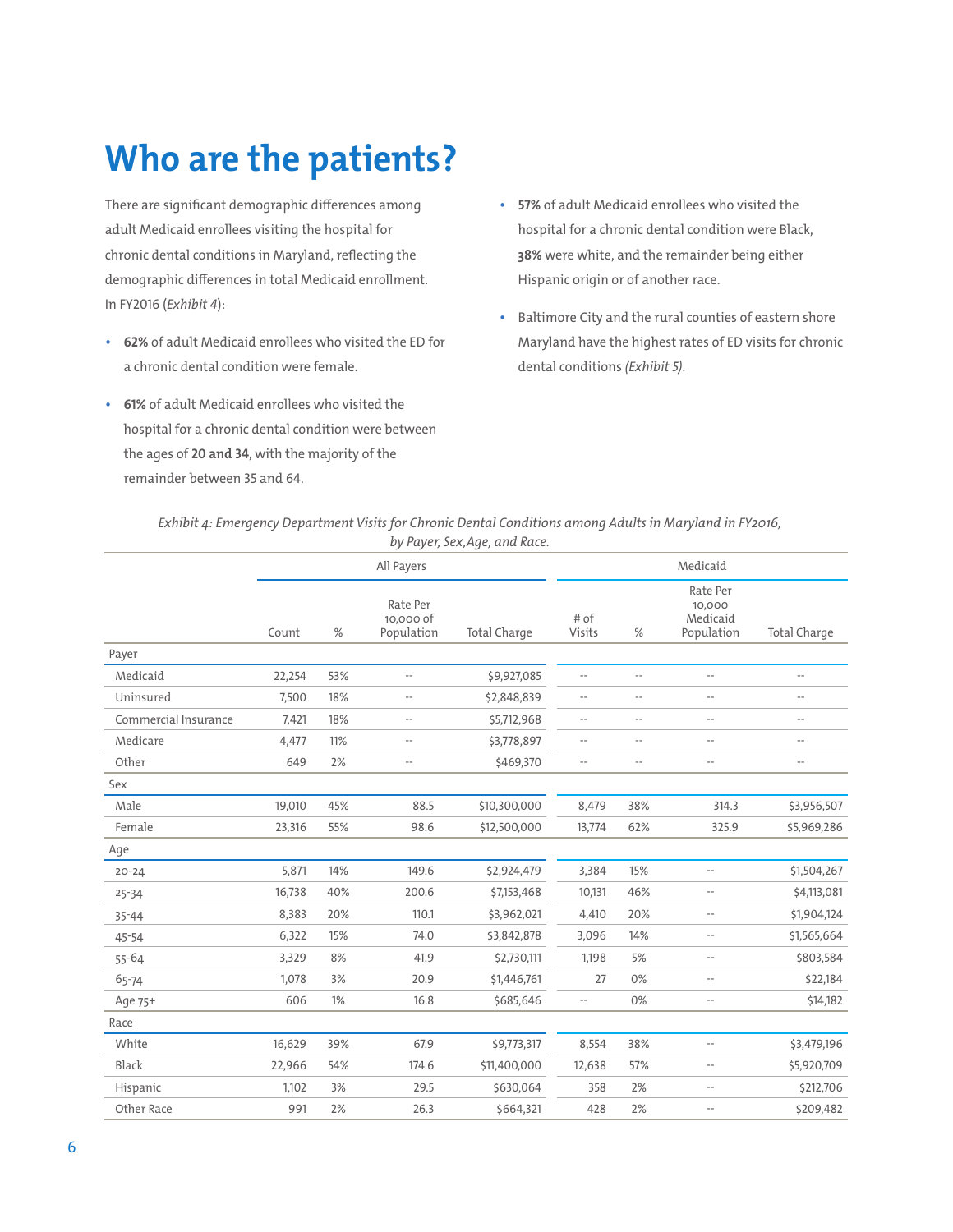

*Exhibit 5: Rate of ED Visits for Chronic Dental Conditions among Medicaid Enrolled Adults in Maryland, FY2016*

#### **Study Information and Methodology**

This study was conducted in response to Maryland Senate Bill 169, authorizing the Maryland Dental Action Coalition (MDAC) to conduct an evaluation of the cost of emergency department (ED) visits for adults with dental conditions. This study was performed by the DentaQuest Institute Analytics and Publication team on behalf of the Maryland Dental Action Coalition (MDAC). The study received IRB approval from the Western Institutional Review Board (study number: 1178697).

Data from the Health Services Cost Review Commission (HSCRC) for Fiscal Years (FY) 2013 to FY2016 was used to generate this report. The data is restricted to adult residents of Maryland, defined as those 20 and over at the time of the visit with an address in Maryland. To be

included in the study, patients must visit the hospital with a chronic dental condition. Chronic dental conditions are defined, as previously reported in the literature<sup>6,7</sup>, as a diagnosis of ICD-9-CM codes 520.0 through 529.9 and/ or ICD-10-CM codes A690, K000-K149, and M260-M279. Patients are defined as a Medicaid enrollee if the primary payer is a MCO or fee-for-service (FFS) Medicaid plan. Visits to the ED were defined as those who used those hospital services. Inpatient admissions to the hospital were defined as patients admitted to the hospital with an emergency from home or emergency department and assigned to medical or surgical services. Repeat visits are calculated using a unique patient ID and the time elapsed between admissions/discharges. The statistics on costs represent total charges.

<sup>6</sup> Chalmers, N., Grover, J., & Compton, R. (2016). After Medicaid Expansion In Kentucky, Use Of Hospital Emergency Departments For Dental Conditions Increased. Health Affairs, 35(12), 2268-2276.

 <sup>7</sup> Chalmers, N. I. (2017). Racial Disparities in Emergency Department Utilization for Dental/Oral Health-Related Conditions in Maryland. Frontiers in Public Health, 5(164).